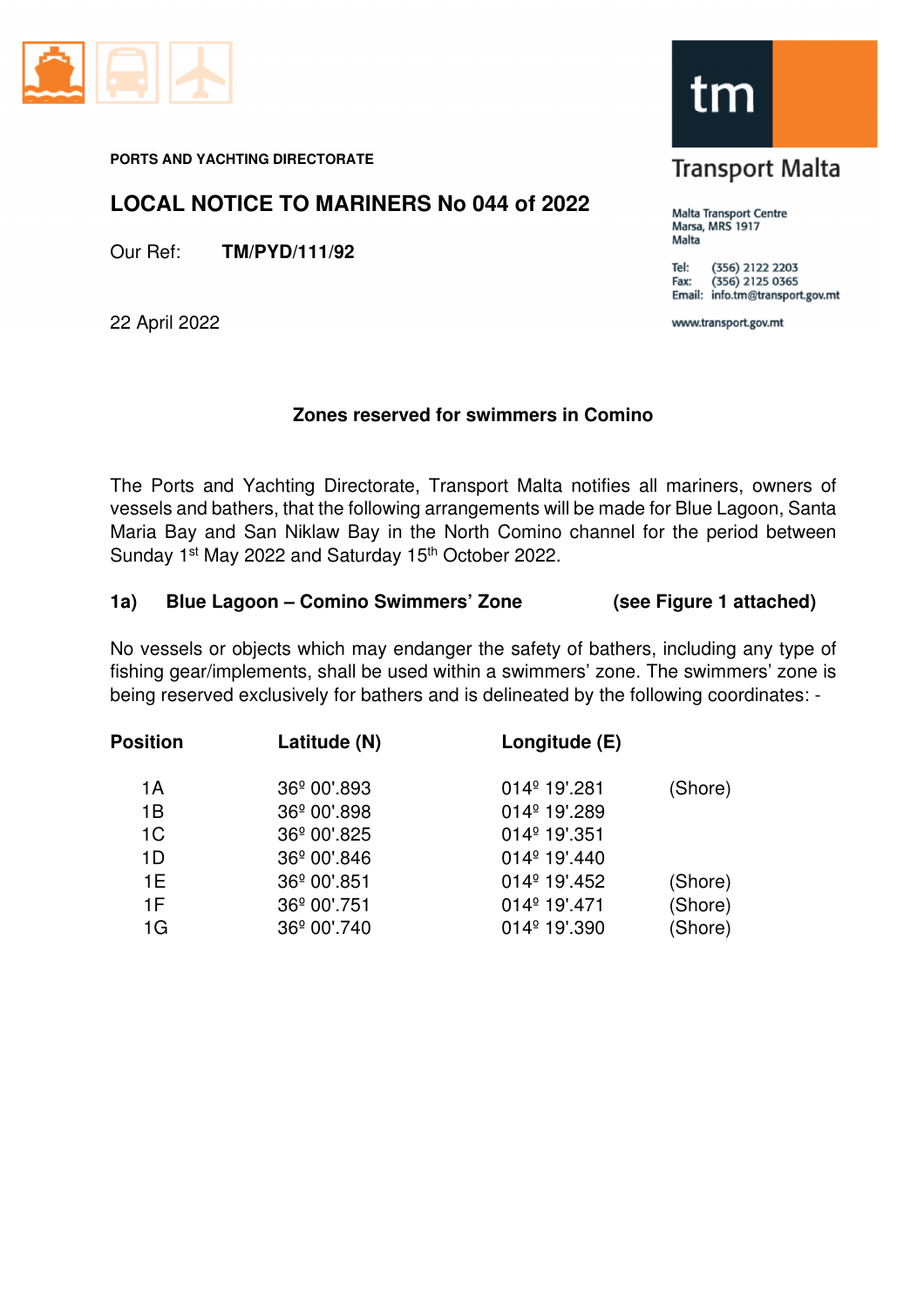



## **1b) Mooring areas for Commercial vessels**

Two mooring areas are being assigned for Commercial vessels. The boundaries of these mooring areas are delineated by the following coordinates: -

| <b>Position</b> | Latitude (N)            | Longitude (E)            |         |
|-----------------|-------------------------|--------------------------|---------|
| 4               | 36 <sup>°</sup> 01'.004 | 014 <sup>°</sup> 19'.397 | (Shore) |
| 5               | 36° 00'.965             | 014° 19'.332             | (Buoy)  |
| 6               | 36° 00'.927             | $014^{\circ}$ 19'.364    |         |
| 7               | 36° 00'.974             | 014° 19'.425             | (Shore) |
| 8               | 36 <sup>°</sup> 00'.920 | 014 <sup>°</sup> 19'.458 | (Shore) |
| 9               | 36 <sup>°</sup> 00'.941 | $014^{\circ}$ 19'.433    |         |
| 10              | 36 <sup>°</sup> 00'.904 | 014 <sup>°</sup> 19'.383 |         |
| 11              | 36° 00'.859             | $014^{\circ} 19'$ .421   |         |
| 12              | 36° 00'.866             | 014° 19'.439             | (Shore) |

## **1c) Fairway**

A fairway has been established as indicated on the chart attached as Figure 1 and it is delineated by the following positions. Special Mark buoys fitted with a yellow light flashing every 5 seconds will be placed at points **1**, **2**, **3** and **5**.

| <b>Position</b> | Latitude (N)         | Longitude (E)            |        |
|-----------------|----------------------|--------------------------|--------|
| 1               | 36° 00'.852          | $014^{\circ}$ 19'.401    | (Buoy) |
| $\mathbf{2}$    | 36º 00',913          | 014 <sup>°</sup> 19',346 | (Buoy) |
| 3               | 36º 00',952          | 014 <sup>°</sup> 19'.310 | (Buoy) |
| 5               | 36º 00'.965          | 014 <sup>°</sup> 19'.332 | (Buoy) |
| 11              | $36^{\circ}$ 00'.859 | $014^{\circ} 19'$ .421   |        |

## **9a) Il-Bajja ta' San Niklaw – Comino Swimmers' Zone (see Figure 9 attached)**

No vessels or objects which may endanger the safety of bathers, including any type of fishing gear/implements, shall be used within a swimmers' zone. The swimmers' zone is being reserved exclusively for bathers and is delineated by the following coordinates: -

| <b>Position</b> | Latitude (N)            | Longitude (E)            |         |
|-----------------|-------------------------|--------------------------|---------|
| 9A              | 36 <sup>°</sup> 01'.008 | $014^{\circ}$ 19'.735    | (Shore) |
| 9 <sub>B</sub>  | 36 <sup>°</sup> 01'.005 | $014^{\circ}$ 19'.749    | (Shore) |
| 9C              | $36^{\circ}$ 01'.001    | 014 <sup>°</sup> 19'.766 |         |
| 9D              | 36 <sup>°</sup> 01'.039 | $014^{\circ}$ 19'.773    |         |
| 9E              | 36 <sup>°</sup> 01'.037 | $014^{\circ}$ 19'.820    | (Shore) |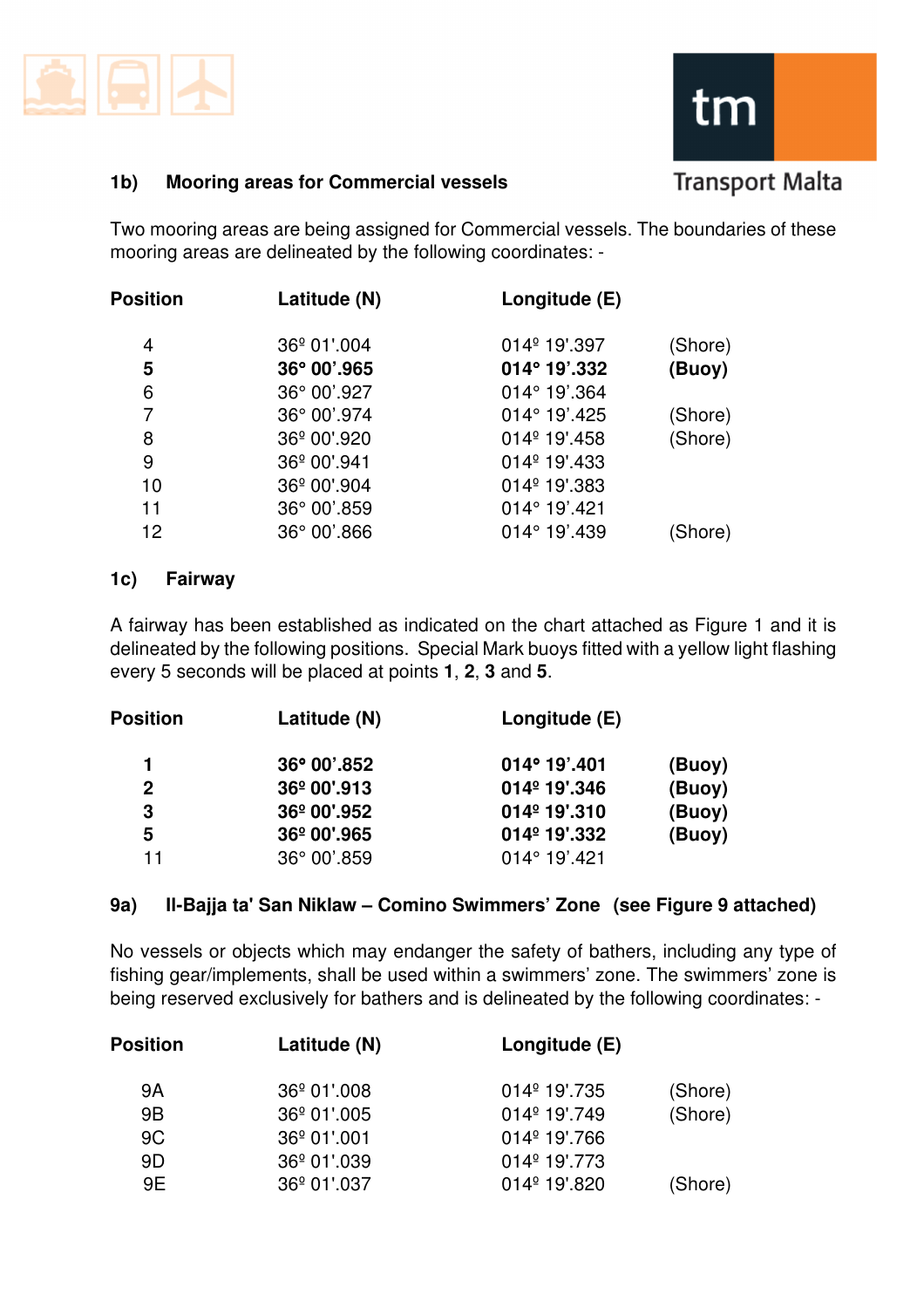



#### **9b) Fairway**

The fairway was established by Notice to Mariners No 07 of 2017 and is to be used solely for navigation and should otherwise be kept clear.

## **10a) Il-Bajja ta' Santa Maria - Comino (Inner) Swimmers' Zone**

#### **(see Figure 10 attached)**

No vessels or objects which may endanger the safety of bathers, including any type of fishing gear/implements, shall be used within a swimmers' zone. The swimmers' zone is being reserved exclusively for bathers and is delineated by the following coordinates: -

| <b>Position</b> | Latitude (N)            | Longitude (E)          |         |
|-----------------|-------------------------|------------------------|---------|
| 10A             | 36 <sup>°</sup> 00'.996 | $014^{\circ} 20'$ .180 | (Shore) |
| 10B             | $36^{\circ}$ 01'.001    | $014^{\circ} 20'$ .185 |         |
| 10C             | 36 <sup>°</sup> 00'.997 | $014^{\circ} 20'$ .247 |         |
| 10D             | 36 <sup>°</sup> 00'.984 | $014^{\circ} 20'$ .249 | (Shore) |

### **10b) Il-Bajja ta' Santa Maria - Comino (Outer) Swimmers' Zone (see Figure 10 attached)**

No vessels or objects which may endanger the safety of bathers, including any type of fishing gear/implements, shall be used within a swimmers' zone. The swimmers' zone is being reserved exclusively for bathers and is delineated by the following coordinates: -

| <b>Position</b> | Latitude (N)         | Longitude (E)          |         |  |
|-----------------|----------------------|------------------------|---------|--|
| 10F             | $36^{\circ}$ 01'.089 | $014^{\circ} 20'.289$  | (Shore) |  |
| 10F             | $36^{\circ}$ 01'.134 | $014^{\circ} 20'$ .301 | (Shore) |  |

### **10c) Fairway**

The fairway was established by Notice to Mariners No 08 of 2017 and is to be used solely for navigation and should otherwise be kept clear.

A minimum safety distance of 5 metres from the swimmers' zone is to be maintained.

Nylon ropes supported by floats will delineate the swimmers' zone and may remain in place, two weeks after the stipulated date. Mariners are to keep a safe distance from the vessels that will be laying and/or removing the ropes.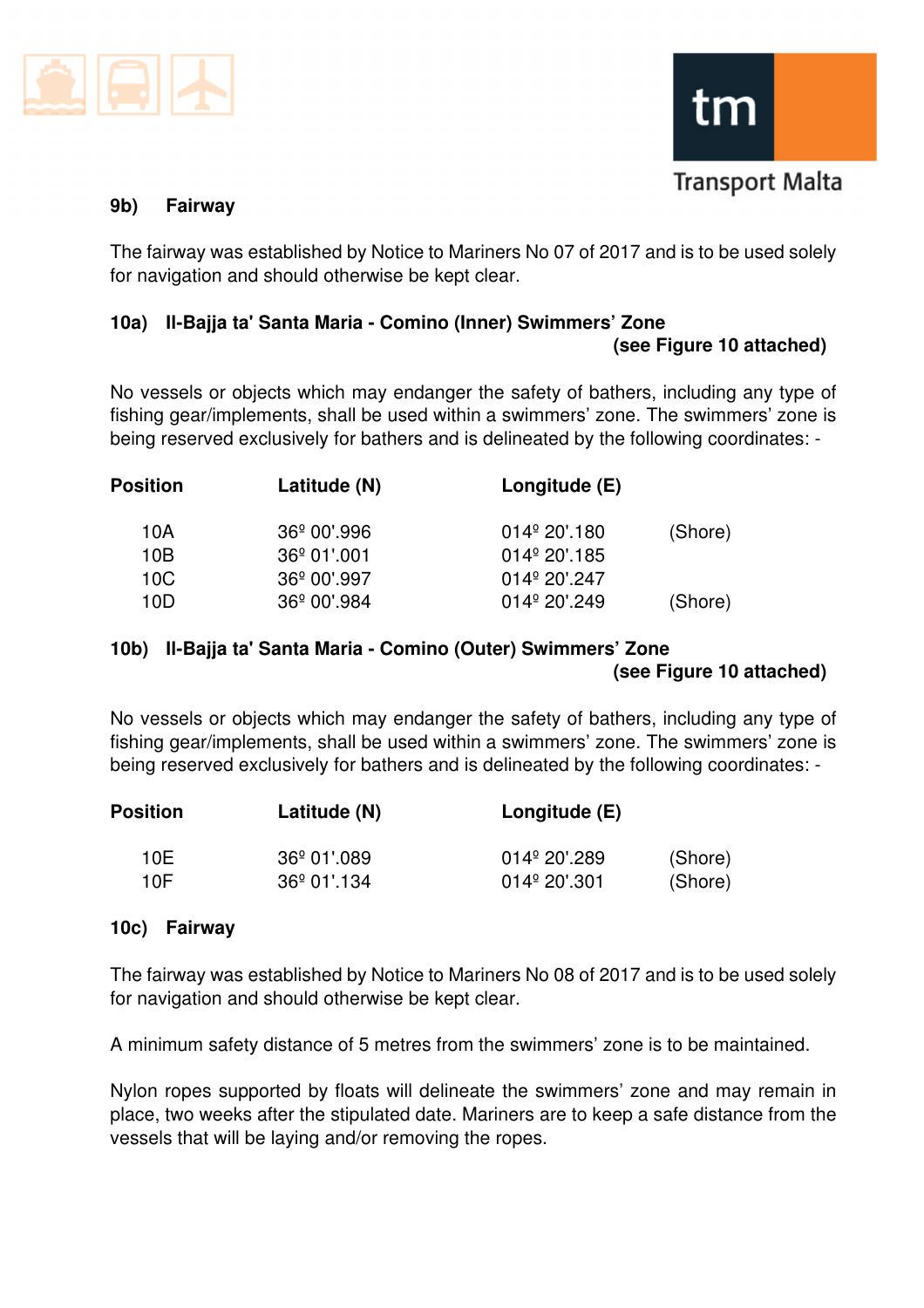



## **Transport Malta**

For the benefit and safety of all bathers and mariners, Transport Malta urges all visitors and commercial vessels to adhere to these arrangements. Enforcement Officers will be constantly patrolling the area. Any offender, on conviction, shall be liable to the fines (multa) as laid down in the second column to the Third Schedule of the Small Ships Regulations, as amended.

Mariners are advised to keep a good lookout and navigate with caution and at slow speed in the North Comino Channel when entering the Blue Lagoon, Il-Bajja ta' San Niklaw and Il-Bajja ta' Santa Maria Bay. They are also reminded that it is prohibited to secure/moor any vessel to any of the marker buoys, swimmers' zone delineation markers and related gear belonging to Transport Malta.

All positions are referred to WGS 84 DATUM.

Chart Affected: **BA 211**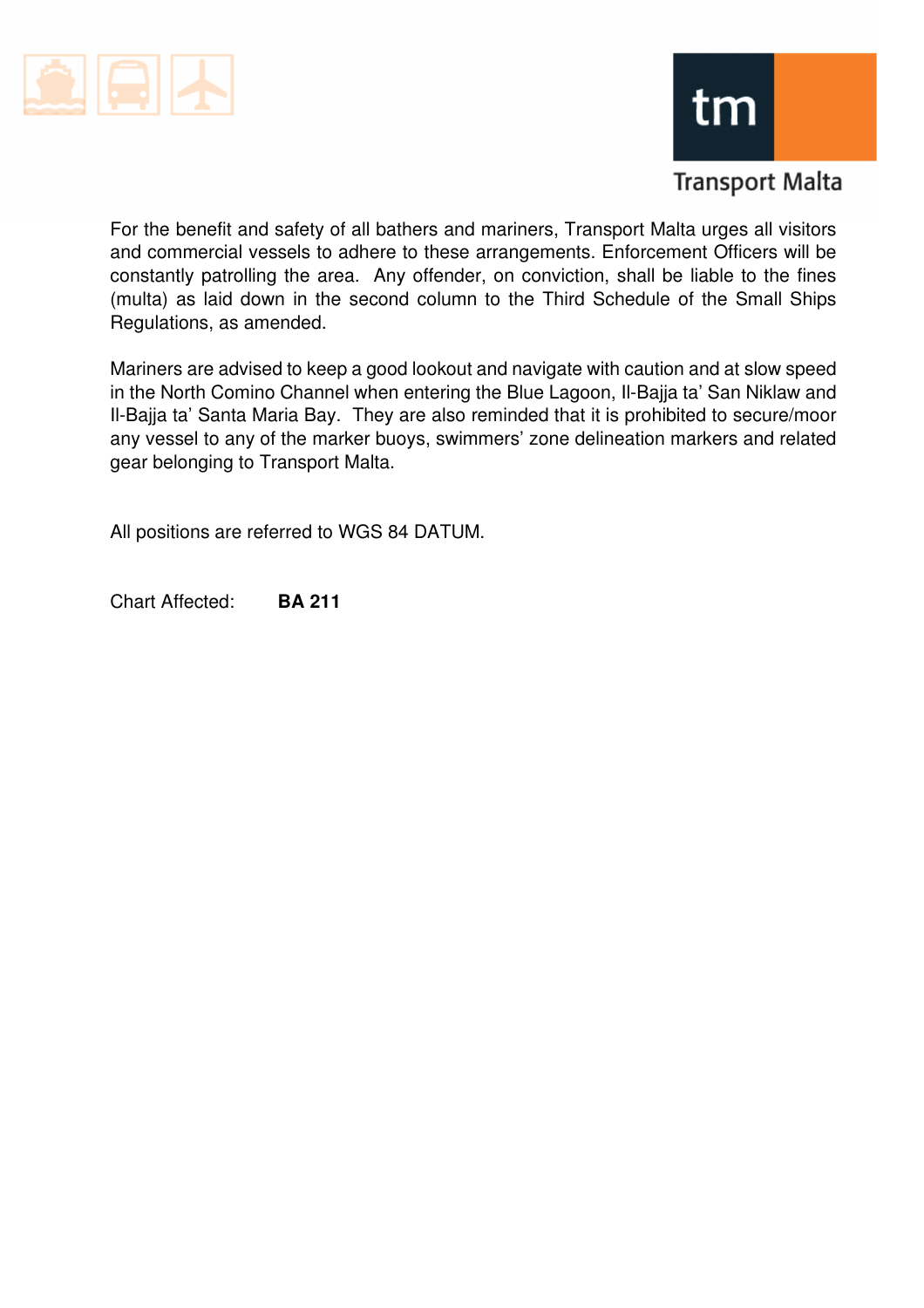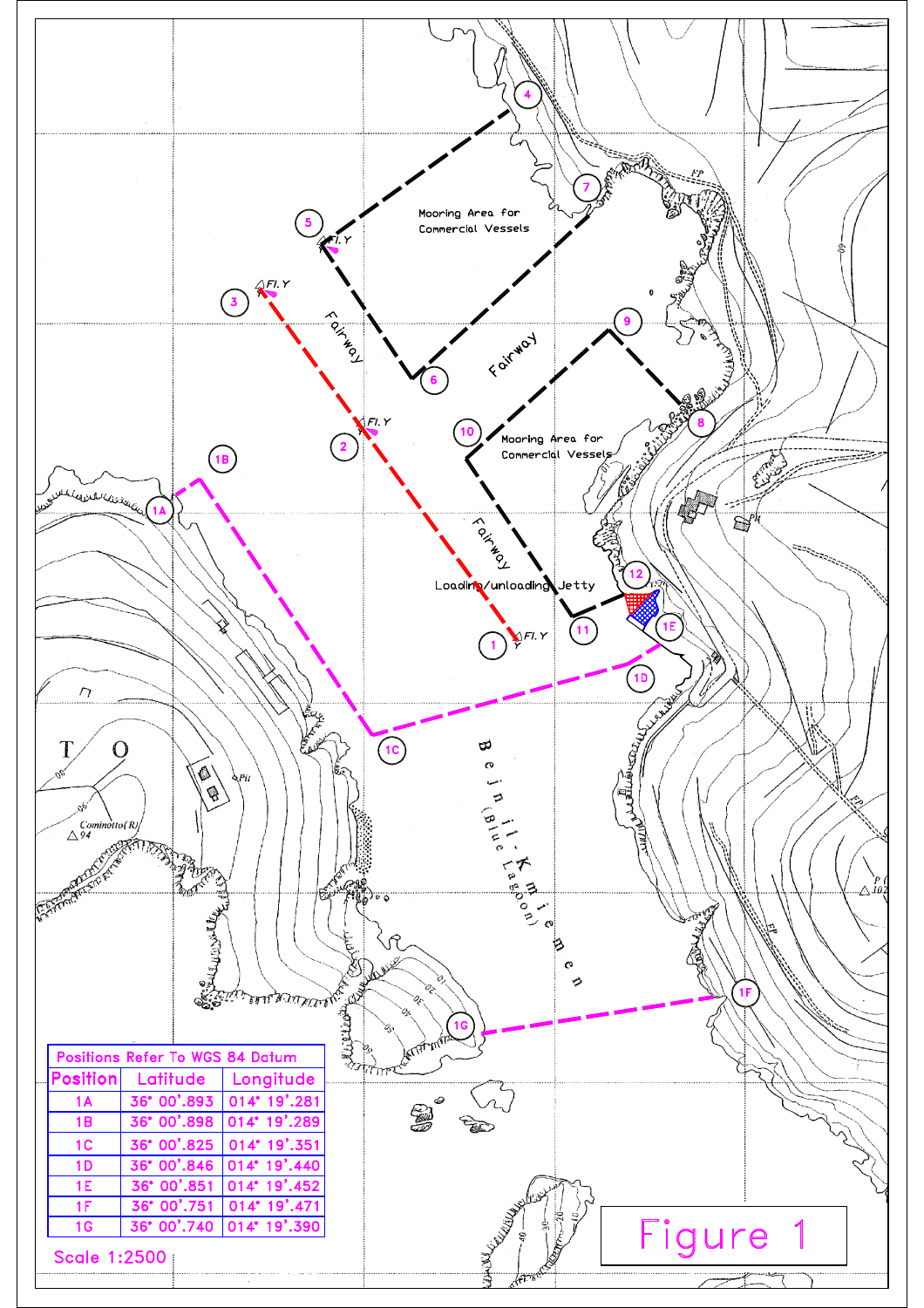